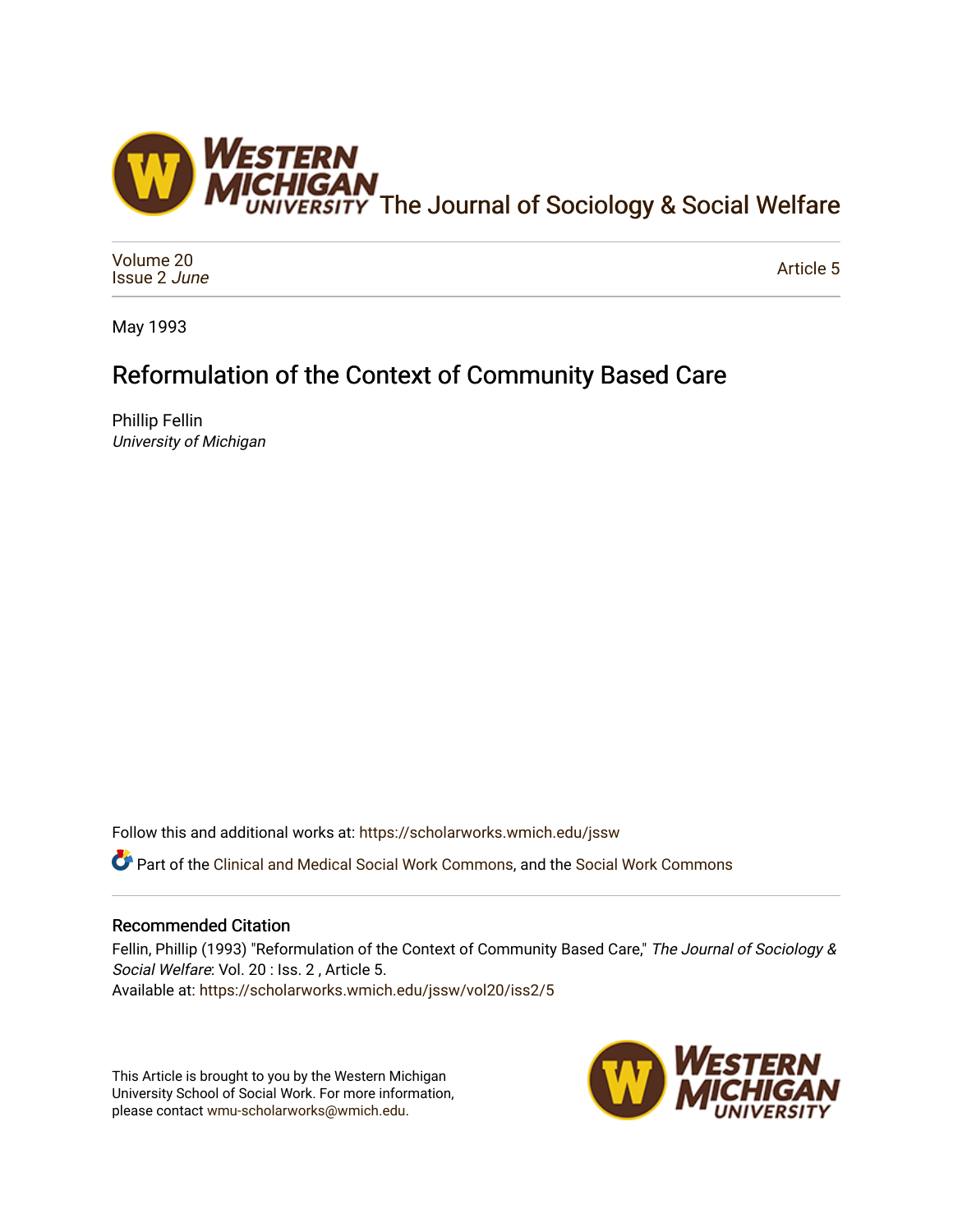# Reformulation of the Context of Community Based Care

Phillip Fellin

The University of Michigan

*Community based care has traditionally been defined as residential location. An alternative is presented of including the patient's membership in multiple communities, both geographical and identificational. The literature on social supports is cited as a basis for social integration* as a goal.

From the beginning of the deinstitutionalization movement to the present, the planning of community care for seriously mentally ill persons has focused on the local community as a residential and treatment setting. One of the major goals of deinstitutionalization has been the social integration of these individuals into neighborhood communities (Test, 1981; Kruzich, 1986). Mental health professionals have assumed that reintegration would enhance the treatment and retention of patients in the community. Living arrangements that support social integration were expected to provide social interactions, social supports, and treatment resources that would contribute to the person's quality of life, minimize social isolation, and prevent rehospitalization.

Efforts to achieve the goals of social integration, especially for "people with severe, persistent, disabling mental disorders", have been constrained by various obstacles (N.I.M.H., 1991, iii). These obstacles include protective zoning ordinances, neighborhood opposition to group homes and treatment centers, social rejection by neighbors, the stigma of mental illness, lack of informal support systems of family, friends, and neighbors, and inadequate aftercare services by the formal health and welfare system. Mental health professionals who play major roles in the planning and provision of community care for the mentally ill have been involved in attempts to overcome these obstacles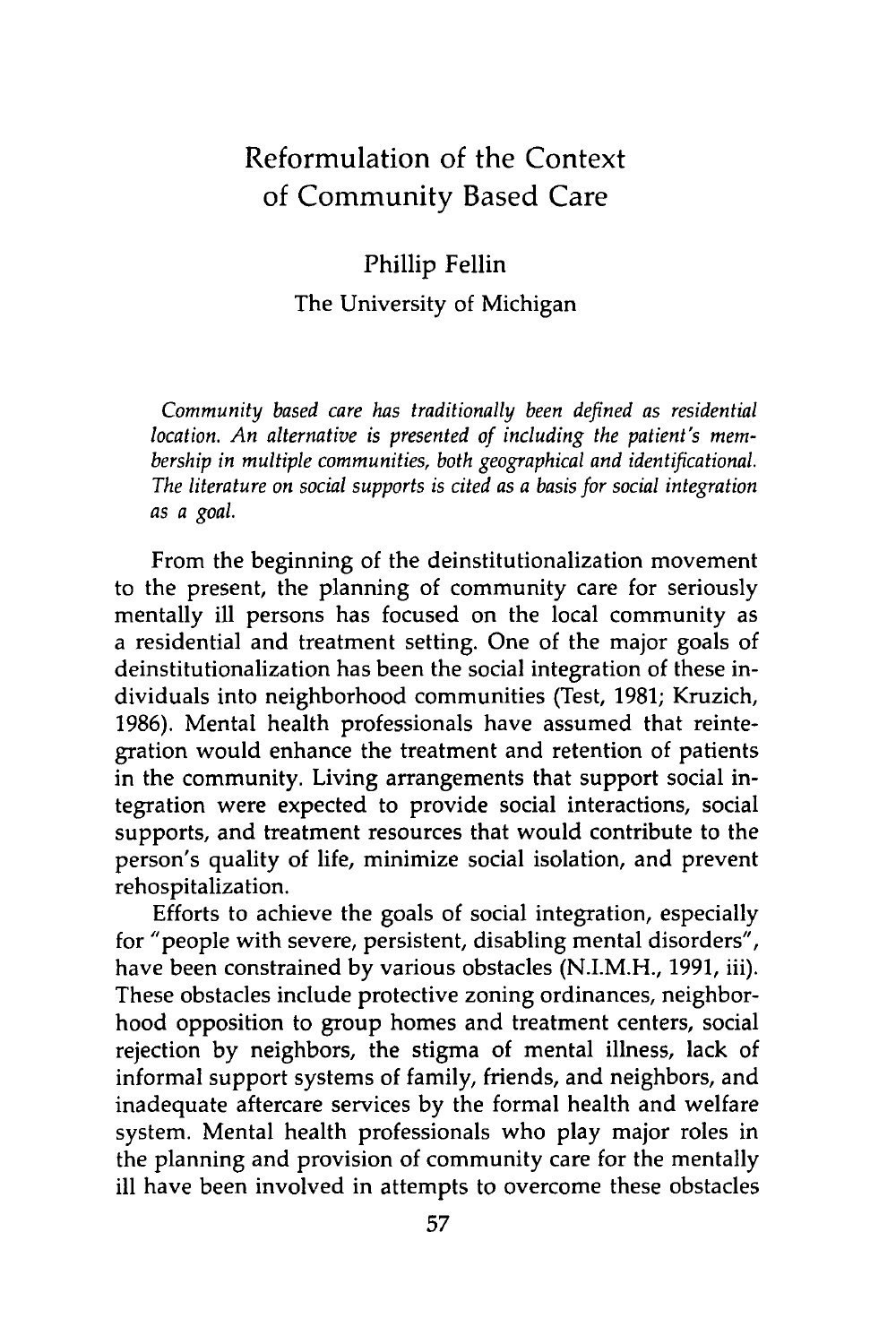(Segal and Baumohl, **1980;** Dudley, **1989;** Thompson et al., **1989;** Test, **1981).** This involvement has been based on the belief that residential services and social supports are an important component of community treatment of the mentally ill, especially the seriously mentally ill (Aviram, **1990;** Bachrach, **1988).**

While deinstitutionalization has brought about a dramatic decline in the number of "long stay" hospital patients, there remains a continuing need to plan for the discharge of "short stay" patients as they move from hospitals back into the community. As Segal and Kotler **(1989)** have noted, "There is a greater need for supervised residential care for the mentally ill now than at any time since the early 1950's" **(p. 237).** This kind of residential care includes "therapeutic residences, halfway houses, group homes, foster family homes, supervised apartments, and independent apartments" (Levine et al., **1986, p.** 34). The lack of adequate planning for care in these facilities results in an increase in the numbers of seriously mentally ill persons underserved in the community, especially in the number of the homeless mentally ill and the mentally ill in jails. Public Law **99-660** recognized the need for community care **by** requiring the States to "provide for the establishment and of implementation of an organized community-based system of care for the chronically mentally ill individuals" (Title V, Sec 1920c). In planning for this kind of service system, mental health professionals must take into account two important dimensions of community care, that is, the nature of the patient's community environment, and the goals of social integration. The purpose of this paper is to draw upon research studies on residential care for the mentally ill and from the literature on urban communities to redefine the community as a social context for care, and to reexamine the goals of community integration and reintegration.

# Redefining Community

Traditional approaches to the planning of mental health services have defined community in terms of residential location, that is, as a catchment/service area and as a local neighborhood. When viewed as a catchment/service area, the community was defined as a geographical area with a target population eligible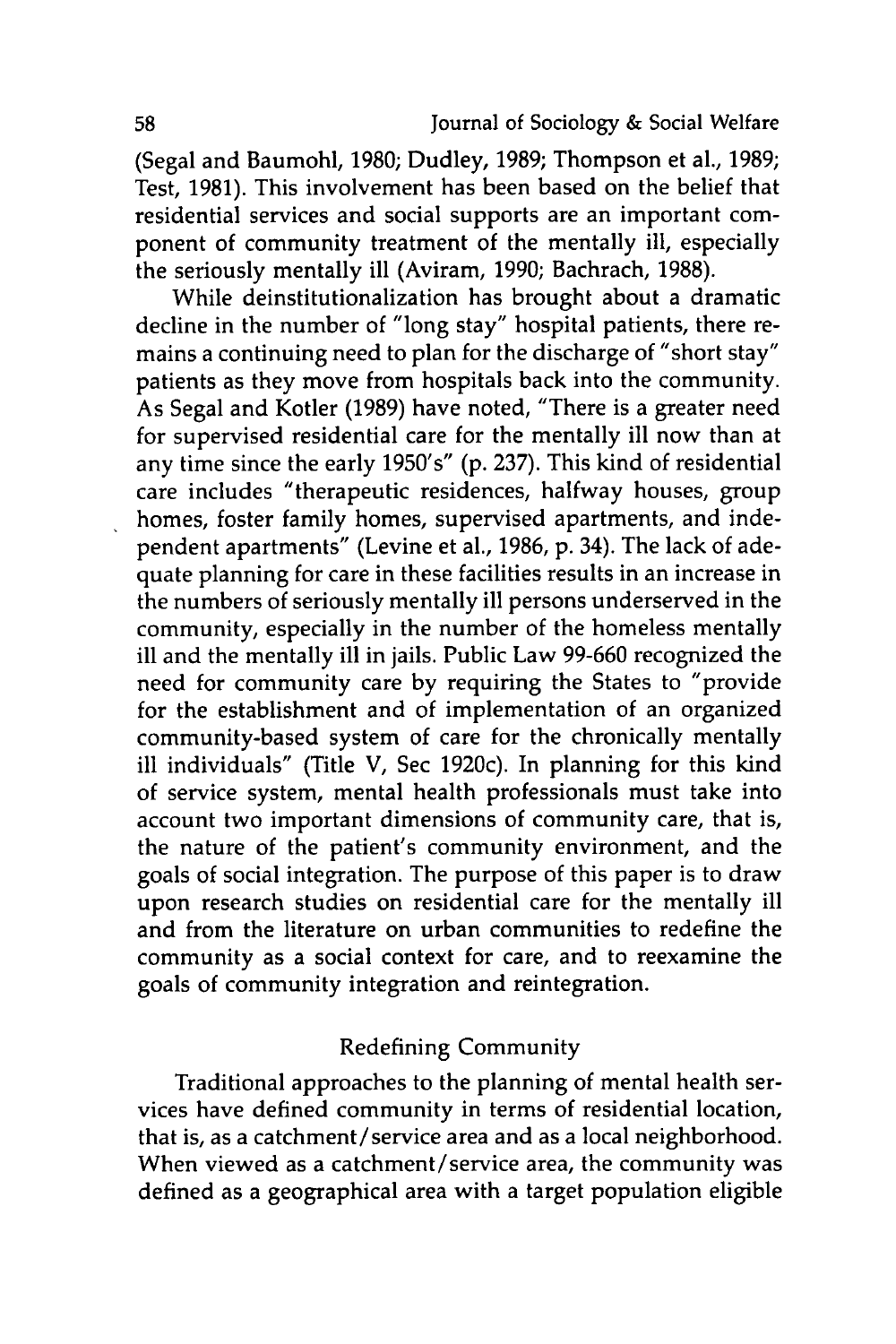#### *Community Based Care* **59**

for service from the community mental health system. Catchment areas were established as the major locus of community services when Public Law **88-164 (1963)** was enacted. For example, large urban communities were divided into smaller community areas composed of several residential neighborhoods. The catchment area concept was developed as a way to insure that services were available within a reasonable distance from the person's residence. This approach had its merits, especially from a public health perspective, as it made services more accessible and facilitated interventions directed toward changing the environment to promote community mental health. However, when the main function of defining the catchment area as community is to establish boundaries for eligibility for services, this approach tends to neglect the person's immediate neighborhood as the location of meaningful membership groups. This may lead to a lack of attention to the social supports which may be available from family, kin, friends, and neighbors, especially in ethnic and racial neighborhoods (Kirk and Therrien **(1975);** Saltman, **1991).**

For some purposes, especially in establishing new group homes or residential treatment centers, community mental health planners have defined community in terms of the patient's immediate neighbors. These planners believed that it was especially important for the patient to integrate into the local residential neighborhood, thereby becoming accepted as a "normal" member of a neighborhood primary group. This definition of community as neighborhood assumes that immediate neighbors are a necessary and primary source of social interaction, social support and social resources. Critics of this perspective caution against solely defining community in terms of the immediate geographical surroundings, as this approach tends to neglect the broader communities which may provide treatment resources for patients.

Rather than limiting the patient's community to either a catchment area or a neighborhood group, it is more useful to focus on the patient's membership in multiple communities, both geographical and identificational. Geographical communities include metropolitan areas, municipalities, catchment areas, and neighborhoods of various sizes of space and population.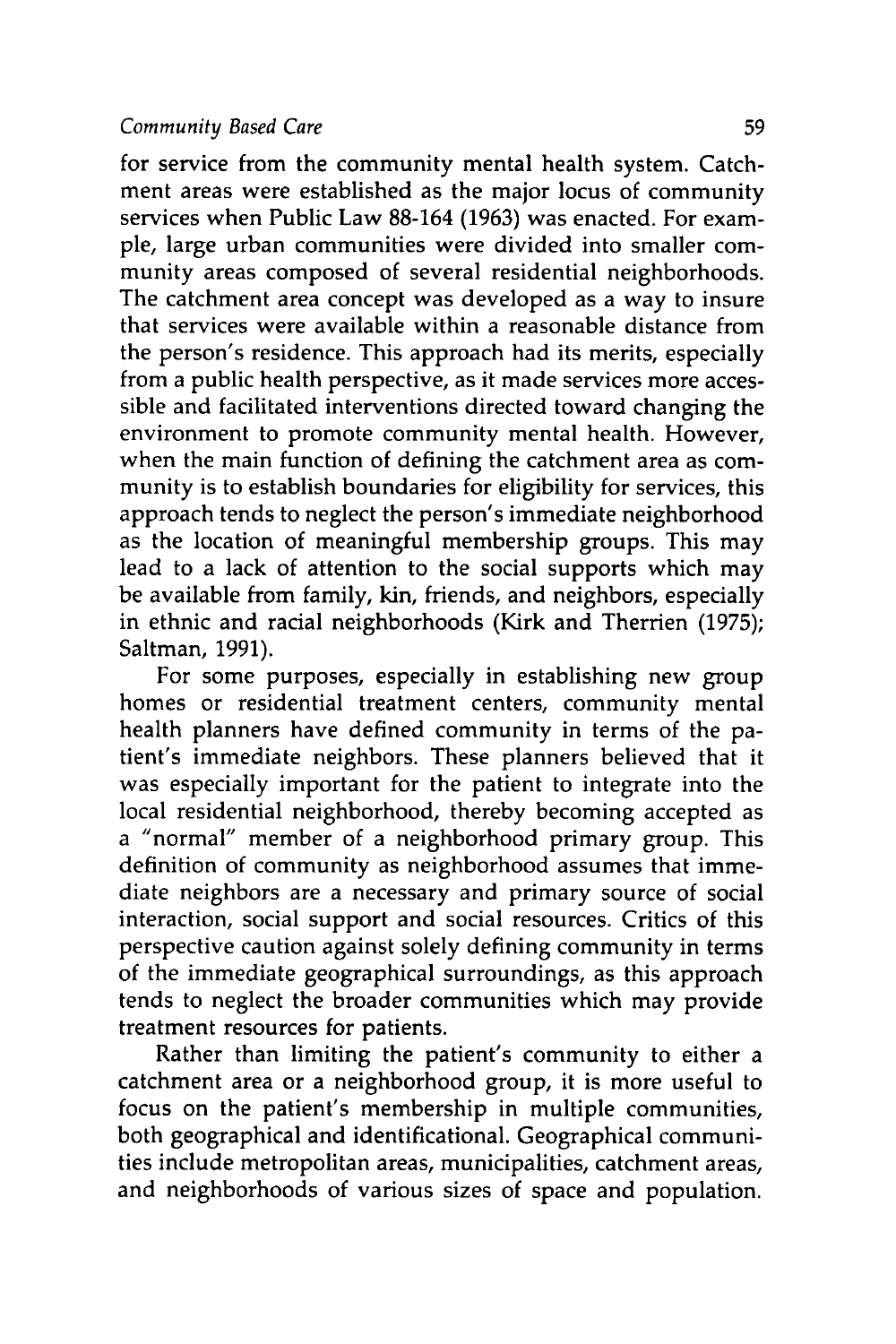Viewing all of these areas as communities assures consideration of a person's social integration into a more complete range of geographically based groups. Some or all of these communities may offer the benefits of group membership, such as social interaction, collective identity, shared interests and social resources.

The concept of multiple communities is not restricted to a geographic definition of communities. Patients may also have membership in non-place, identificational communities. Members of such communities need not reside in the same neighborhood, catchment area, or municipality. These communities of interest include groups such as ethnic/cultural/religious groups, patient groups, friendship groups, and workplace groups. While membership in these communities often overlaps with geographic communities, membership is not determined by place, but by interest or identification with the group (Longres, 1991; Germain, 1991).

How does the concept of multiple communities, including communities of place and identification, contribute to the planning of residential care for mentally ill persons? This conception of communities broadens the scope of potential social interactions and social resources. Even more importantly, it establishes a foundation for a corollary conceptualization of community, that is, the individual's personal community. This definition of community is developed in Davidson's (1986) work on the urban sociology of community-based treatment. A personal community includes all of the interactions and identifications an individual has with individuals, informal groups, and formal organizations in multiple communities. The concept of personal community focuses on each individual and his or her "relevant" community. In Davidson's (1986) terms, these communities may be viewed as "emergent, unbounded, dynamic networks that must be created by each resident of the neighborhood" (p. 123). With this formulation, the personal community serves as a context for the development of treatment and social service goals. There is less reliance on the immediate neighborhood as a necessary source of social interaction and social support, and a recognition of a much broader community context for achieving goals of community care. Thus the personal community may include people in informal and formal helping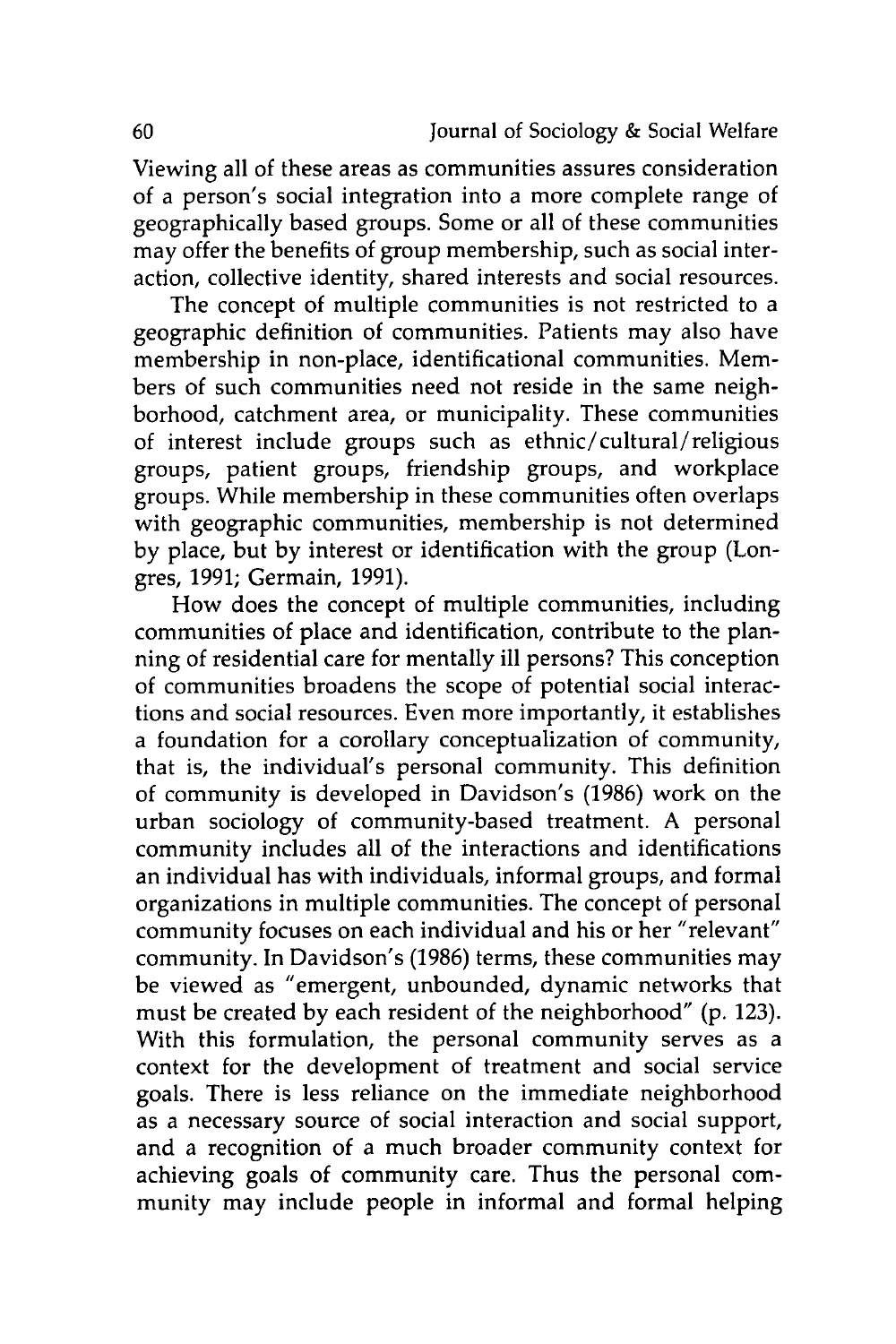networks, such as families, kinship and friend groups, self-help groups, daytime drop in centers, club house programs, church groups, recreational groups, and mental health and social welfare organizations.

## Redefining Social Integration

What does it mean for an individual to be socially integrated into one or more communities? Kirk and Therrien **(1975)** note that "An integral component of the ex-hospital patient's rehabilitation was to be his reintegration into the community" **(p.** 212), that is, a return to "previous sources of support and previous social responsibilities." **(p. 213).** These authors assert that such reintegration has been a myth, in part due to "a rather vague notion of what constitutes a 'community' and a naive view of the patient's life 'in the community,'" **(p. 213).** Kirk and Therrien's findings suggest the need to reexamine the meaning of community and social integration for individuals with serious mental illness.

Segal and Aviram's **(1978)** classic work on the return of mentally ill persons to their communities provides a good starting point for this examination. Segal and Aviram **(1978).** define social integration as the inclusion of the mentally ill "into the mainstream of social life" **(p.** 54), into a "level of involvement in local life" **(p. 55).** Community integration is then defined in terms of five areas of involvement, such as: presence. **. .**"the amount of time spent at a given place"; access. .. "the availability **...** of places, services, and social contacts open to other community members"; participation.., the "degree of behavioral involvement in social activity"; production..." incomeproducing work"; and consumption... "control of finances and purchase of goods and services" **(p. 55-57).**

Additional ways of defining and measuring social integration have been employed in other studies of community care (Bootzin et al. **1989;** Kennedy, **1989;** Kruzich, **1986).** For example in Kruzich's study **(1986)** of chronically mentally ill individuals in nursing homes, a distinction was made between internal and external integration. Internal integration was defined in terms of the frequency of involvement in activities such as reading,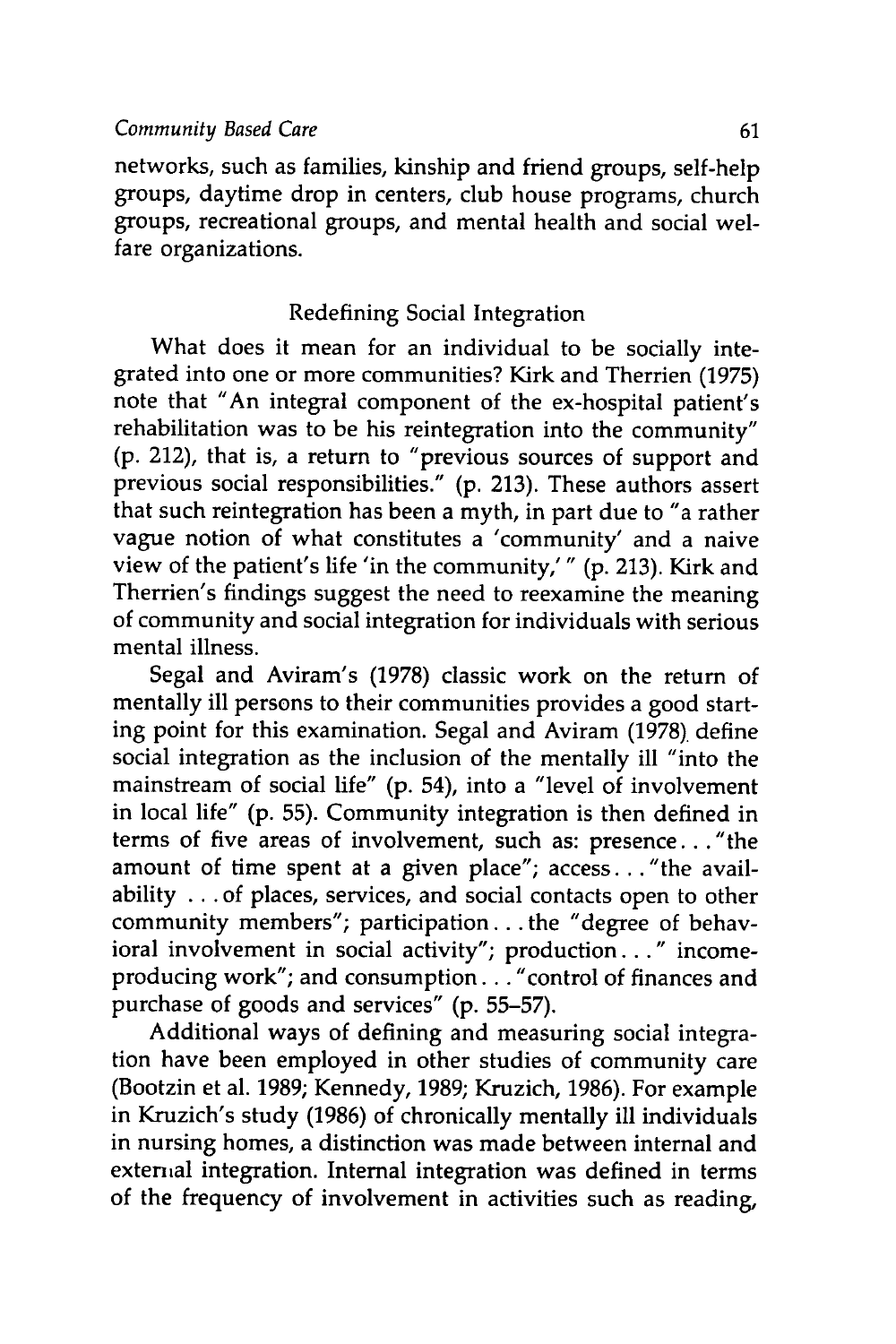watching television, playing games, crafts, and visiting and talking with others. External integration was defined in terms of activities outside the individual's residence, such as "going to a shopping area; attending movies and concerts; attending sports events; participating in sports; visiting parks and museums; going to restaurants or taverns; going to community centers; visiting a church or other place of worship; taking a walk, and engaging in a form of employment, including participation in sheltered workshops" **(p. 7).**

The measures used **by** Kruzich do not actually require a high level of communication between individuals and neighbors. In contrast, measures on interaction with neighbors were used **by** Sherman et al. (1984) in a study of former psychiatric patients. Examples of these items include asking residents if they have met any of their neighbors, how frequently they spend time with them, if there have been any positive incidents with neighbors, and if the individual has friends in the neighborhood **(p.** 184). Sherman et **al.** (1984) focused on community acceptance through the construction of an index of satisfaction with neighbors. This study used positive items such as satisfaction with how polite and courteous neighbors were to the respondent, and how much the person felt at home in the neighborhood. Negative attitudes were measured **by** items such as, "You are out of luck in this neighborhood or area if you happen to be from a psychiatric center", "Real friends are hard to find in this neighborhood or area" **(p. 195).**

# Neighborhood Types and Social Integration

While neighborhoods form only one of the multiple communities individuals relate to, the neighborhood environment appears to have an important effect on social integration. Research studies on residential treatment centers (Davidson, **1982;** Dudley, **1989)** and sheltered care facilities (Segal and Aviram, **1978;** Segal et al., **1980;** Segal and Silverman, **1989)** provide illustrations of efforts to understand the relationships between different types of neighborhoods and levels of social integration. For example, Davidson **(1982)** identified two major elements of neighborhood environments which were thought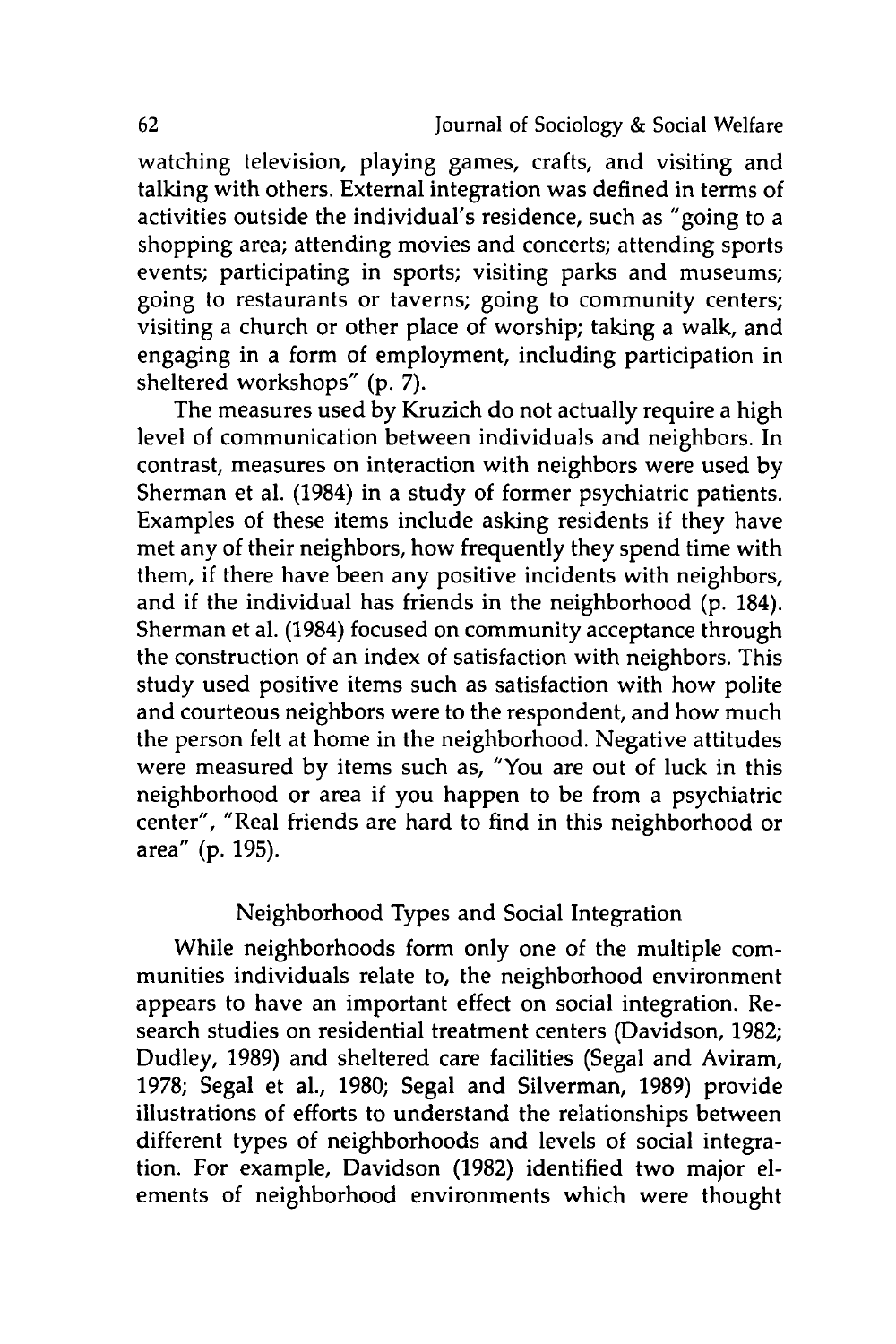#### *Community Based Care* **63**

to have an impact on reintegration of individuals placed in community based treatment centers. The first element in the environment was neighborhood treatment resources, such as access to transportation, education, employment, recreation, and shopping **(p. 58).** These factors were thought to increase an individual's development of social interactions, social skills, and participation in social networks. The second neighborhood element in Davidson's formulation concerned the extent of opposition of residents to residential treatment centers, including but not limited to centers for the mentally ill. Neighborhoods with high resources and low opposition were generally thought to facilitate social integration. However, some neighborhoods with these characteristics, especially in inner cities, suffer from high rates of crime and other social problems which make the residential area undesirable as a treatment environment.

A second example of the construction of neighborhood types comes from the work of Segal et al. **(1989),** Segal and Aviram **(1978)** and Segal et al. **(1980).** Segal and his colleagues have examined the characteristics of community care facilities, individual patient characteristics, and community types in regard to sheltered care for mentally ill persons. These authors used five dimensions to create neighborhood types: degree of political conservatism; family orientation; socioeconomic status; amount of criminal activity; degree of nontraditional orientation (Segal et al, **1980, p.** 348). Neighborhood types were then examined in terms of social integration. For example, these authors found the liberal, non-traditional neighborhood fostered social integration, in contrast to the low level of integration found in conservative middle class neighborhoods.

Studies of the effects of deinstitutionalization on the mentally ill have also recognized the importance of public attitudes relative to social integration. Segal et al. **(1980)** have noted that "extreme negative reaction **...** does appear to have a profoundly negative influence on the social integration of community care residents" **(p. 355).** In their report on young adult former mental patients, "street people", in urban areas of California, Segal and Baumohl **(1980)** note the adverse effects of negative public attitudes on social integration, effects which include "direct exclusionary activities **by** the general community", the blocking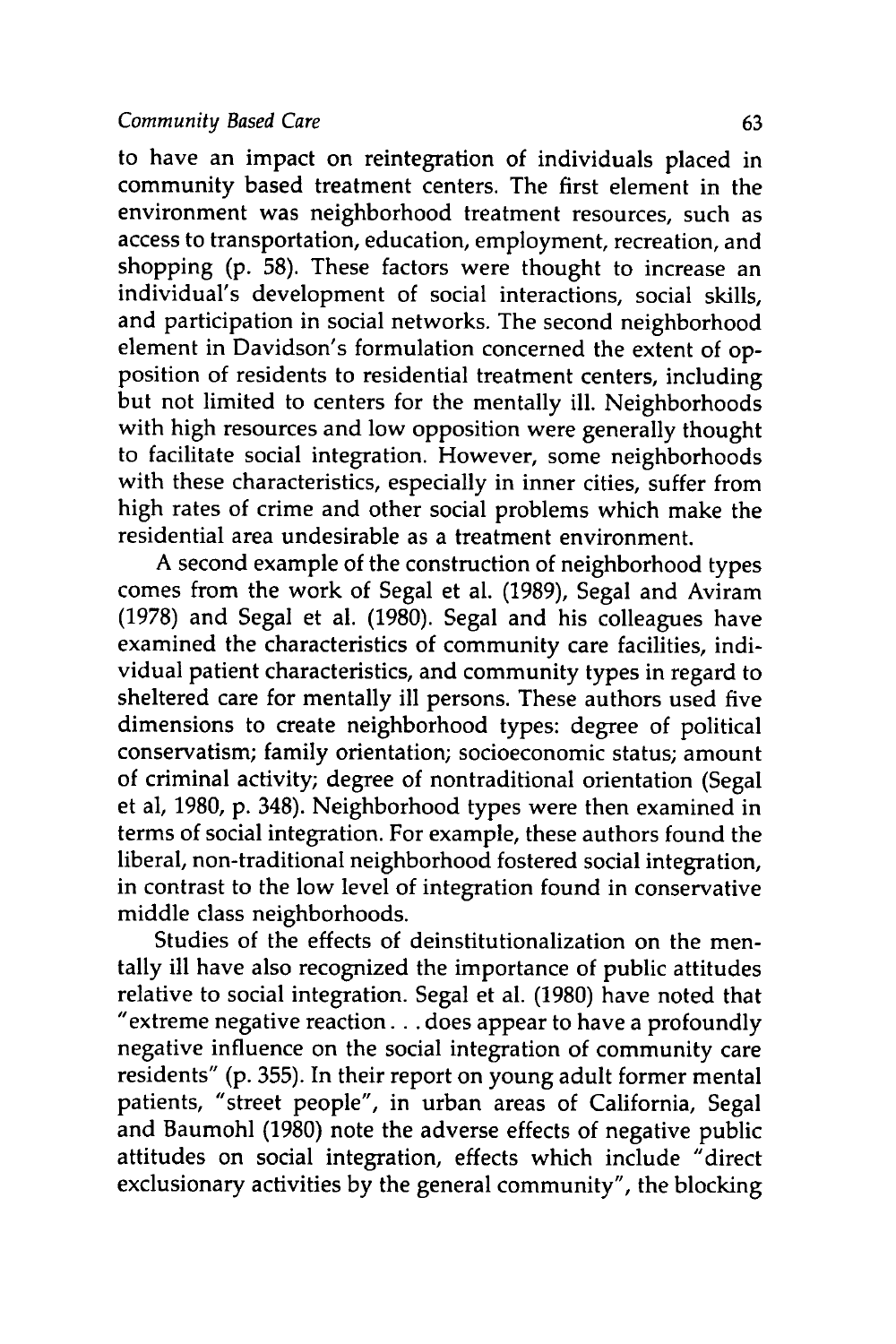of "access to community resources", and the biases of mental health professionals **(p. 361).**

These studies illustrate how the classification of neighborhood types helps in the understanding of the person-environment fit of mentally ill persons in the community (Segal and Silverman, **1989).** The negative characteristics of a neighborhood are of special concern when deinstitutionalized persons are "dumped" into these neighborhoods. Segal and his colleagues **(1980)** note the social costs involved, concluding that "No community, no matter how good-hearted, can long suffer the accumulation of society's wounded and outcast without exhausting its resources and patience." **(p. 355).**

### Desirable Levels of Integration

These studies of community care point to some of the factors which enhance or inhibit social integration. The findings have been of special interest for mental health planning, as the assumption is usually made that a high degree of participation and social interaction is desirable. However, this assumption needs to be reexamined. Studies of mentally ill persons in relation to social networks and social supports suggest differential goals of social integration should be established **by** mental health professionals. Thus, for some individuals who are seriously mentally ill, the goal might be for the development of internal social integration mainly within a treatment center or a nursing home facility (Bootzin et al, **1989),** with limited interaction with the surrounding community. In some respects, the residential facility may be the most relevant community for these persons. For individuals who live in apartments in residential areas, the goal might be to have such persons recognized **by** neighbors and not treated as strangers (Hunter and Baumer, **1982).** In this instance, social interaction limited to friendly greetings might be viewed as a sufficient level of integration. For other persons, social integration might mean social contacts and participation beyond the neighborhood community, such as participation in workplace activities, recreational activities, drop in centers, self help groups, and agency treatment groups. For still others, integration might be mostly related to contact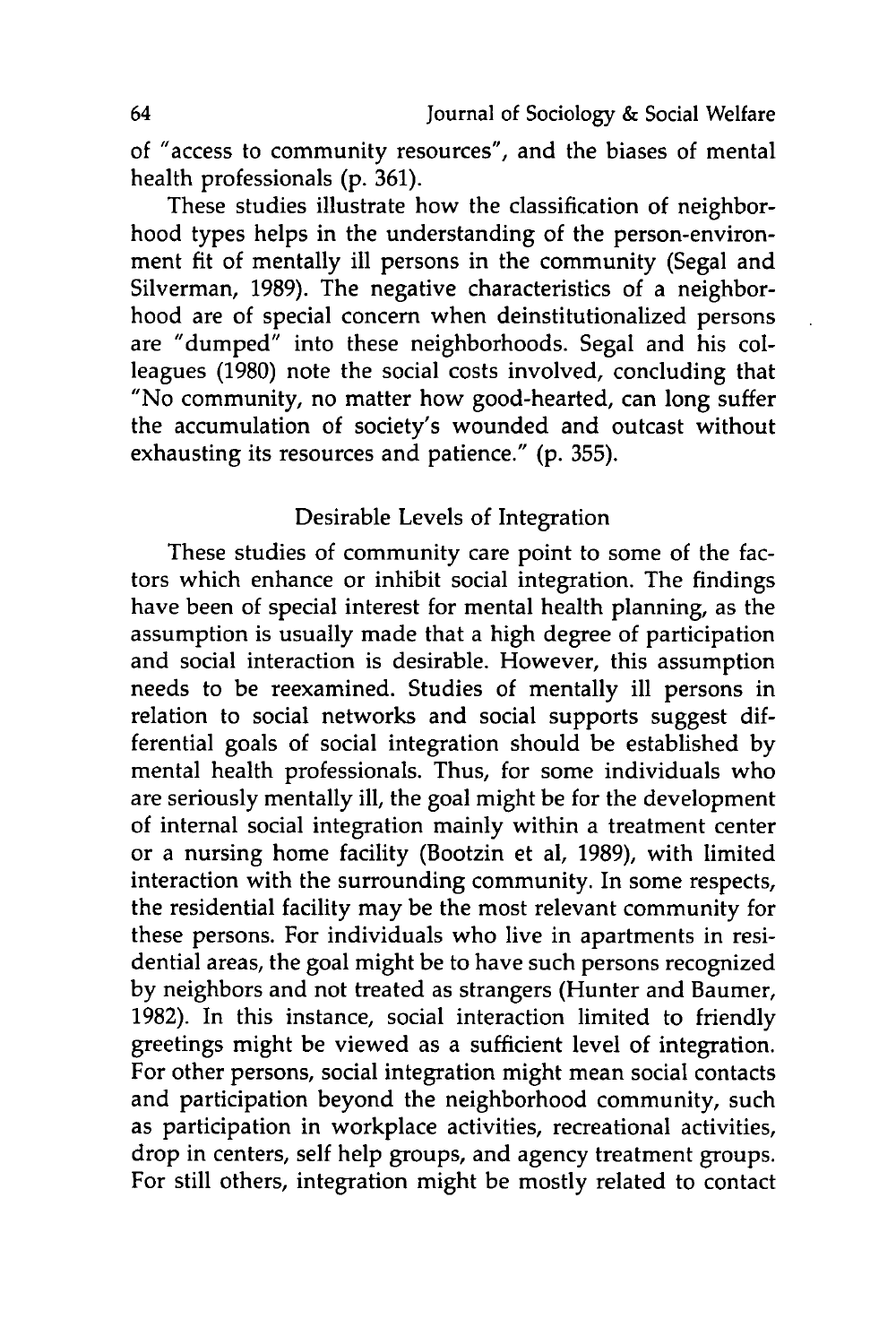with formal organizations which provide professional services, such as community mental health centers.

Cautions in regard to establishing social integration goals for the mentally ill in general have been noted in the literature. For example, Kirk and Therrien **(1975)** have raised question about the "limits **and** dangers of the forced attempts at reintegration" in community placement **(p.** 214). Kennedy **(1989)** suggests that "community integration is not always associated with wellbeing.. **." (p.** 74). His findings "suggest that community integration, in an absolute sense, may not be a desirable goal for all chronically mentally ill adults. Rather, community integration is more appropriately viewed as a continuum, and for some individuals less participation is desirable." **(p.** 74). In his review of research on community based care of the mentally ill, Rubin (1984) noted that "Tentative findings suggest that overstimulating environments, including family environments that are overstimulating, may have a harmful effect on the chronically impaired." **(p.** 174). Studies of social networks also suggest that high levels of social network interaction may be detrimental to some mentally ill persons (Granovetter, **1973;** Powell, **1987).** Thus, differential levels of social integration need to be specified in the planning of community based programs, as well as in the development of individual treatment goals. This is particularly important in view of the fact that many seriously mentally ill people may never have been very well integrated into their communities. In addition, patient's return to neighborhoods where there are fewer primary group relationships and more secondary group interactions than found in the gemeinschaft community of earlier times.

#### Conclusion

Planning for community based care for mentally ill persons can be facilitated **by** a reformulation of the concepts of community and social integration. Mental health professionals can fruitfully plan programs and individual treatment goals **by** recognizing the "multiple communities" to which patients belong, and **by** formulating social integration goals in terms of each individual's "personal community". **By** viewing social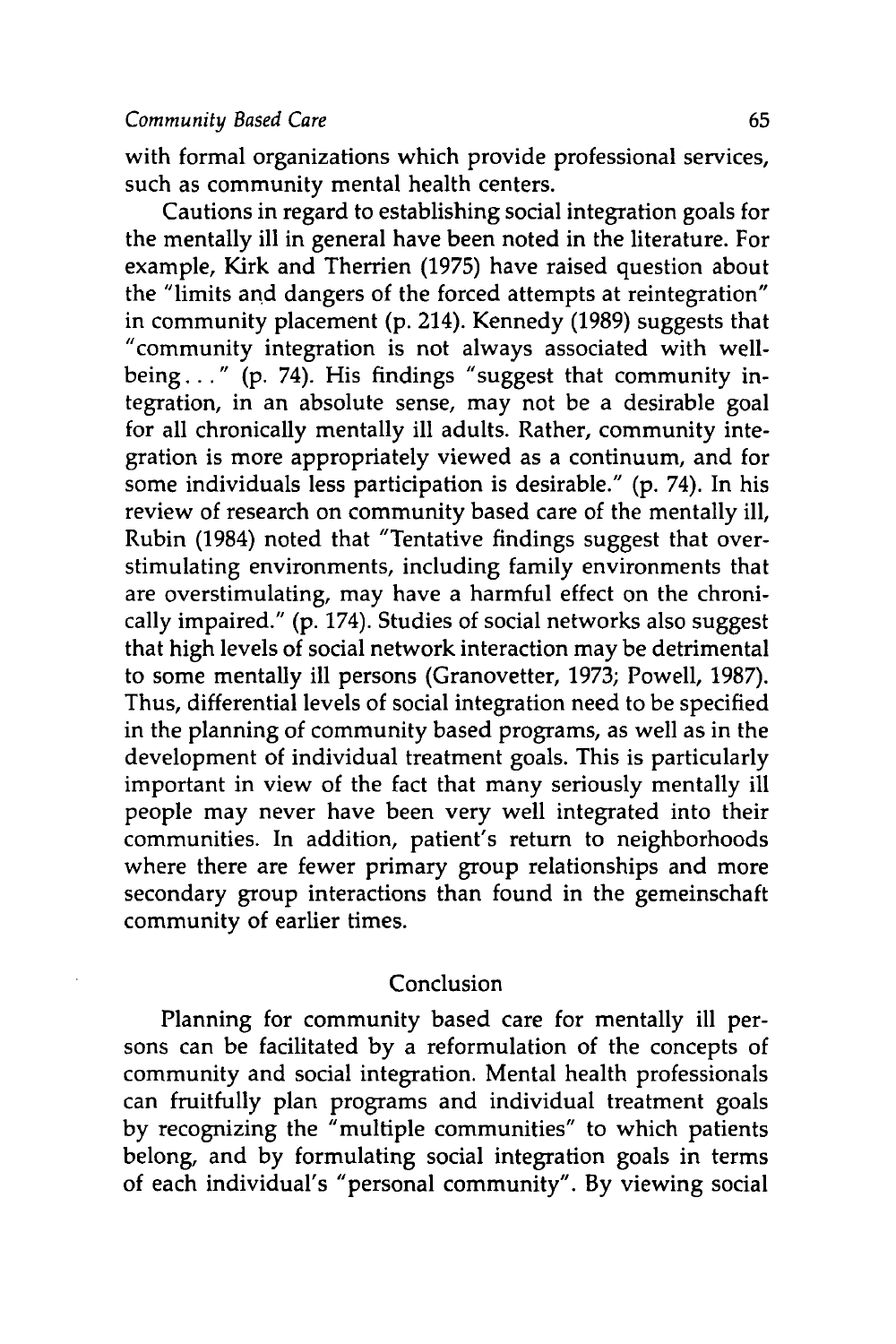integration in differential terms, various levels of participation and involvement in geographical and identificational communities can be person specific. Using these formulations of community and social integration, individual treatment goals can be established within a context of a person-environment fit. At the same time macro level interventions of service development and the changing of public attitudes toward the mentally ill can be directed toward multiple communities.

#### References

- Aviram, Uri (1990). Community care of the seriously mentally ill: continuing problems and current issues. *Community Mental Health Journal.* Vol. 26, No. **1,** February, **pp.** 69-88.
- Bachrach, L.L. **(1988).** Defining Chronic Mental Illness: A concept paper. *Hospital and Community Psychiatry,* 39:4, **pp. 383-388.**
- Bootzin, R.R., Shadish, W.R., Jr., McSweeny, **A.J. (1989).** Longitudinal outcomes of nursing home care for severely mentally ill patients. *Journal of Social Issues,* Vol. 45, No. **3, pp.** 31-48.
- Davidson, Jeffrey **(1982).** Balancing required resources and neighborhood opposition in community-based treatment center neighborhoods. *Social Service Review,* March, **pp. 55-71.**
- Davidson, **J. (1986).** The urban sociology of community based treatment: ignored issues and future concerns. In Johnson, H. and Tropman, **J. (1986)** (eds) *Social Work Policy and Practice.* University of Michigan School of Social Work.
- Dudley, James **(1989).** The role of residential program staff in facilitating positive relations with the neighborhood: what should it be? *Administration in Social Work,* Vol. **13 (1), pp. 95-111.**
- Germain, C.B. **(1991).** *Human Behavior in the Social Environment.* New York: Columbia University Press.
- Granovetter, M. **(1973).** The strength of weak ties. *American Journal of Sociology.* **78** (May), **pp. 1360-1380.**
- Kennedy, **C. (1989).** Community integration and well-being: toward the goals of community care. *Journal of Social Issues,* Vol. 45, No. **3, pp. 65-77.**
- Kirk, **S.** and Therrien, M. **(1975).** Community mental health myths and the fate of former hospitalized patients. *Psychiatry,* Vol. **38,** August, **pp. 209-217.**
- Kruzich, J.M. **(1986).** The chronically mentally ill in nursing homes: Issues in policy and practice. *Health and Social Work,* **9:3. pp.** 5-14.
- Levine, **I.S.,** Lezak, **A.D.,** Goldman, H.H. **(1986).** Community support systems for the homeless mentally ill, in **E.I.** Bassuk (ed). *The Mental Health Needs of Homeless Persons.* New Directions for Mental Health Services, no. **50.** San Francisco: Jossey-Bass, June.